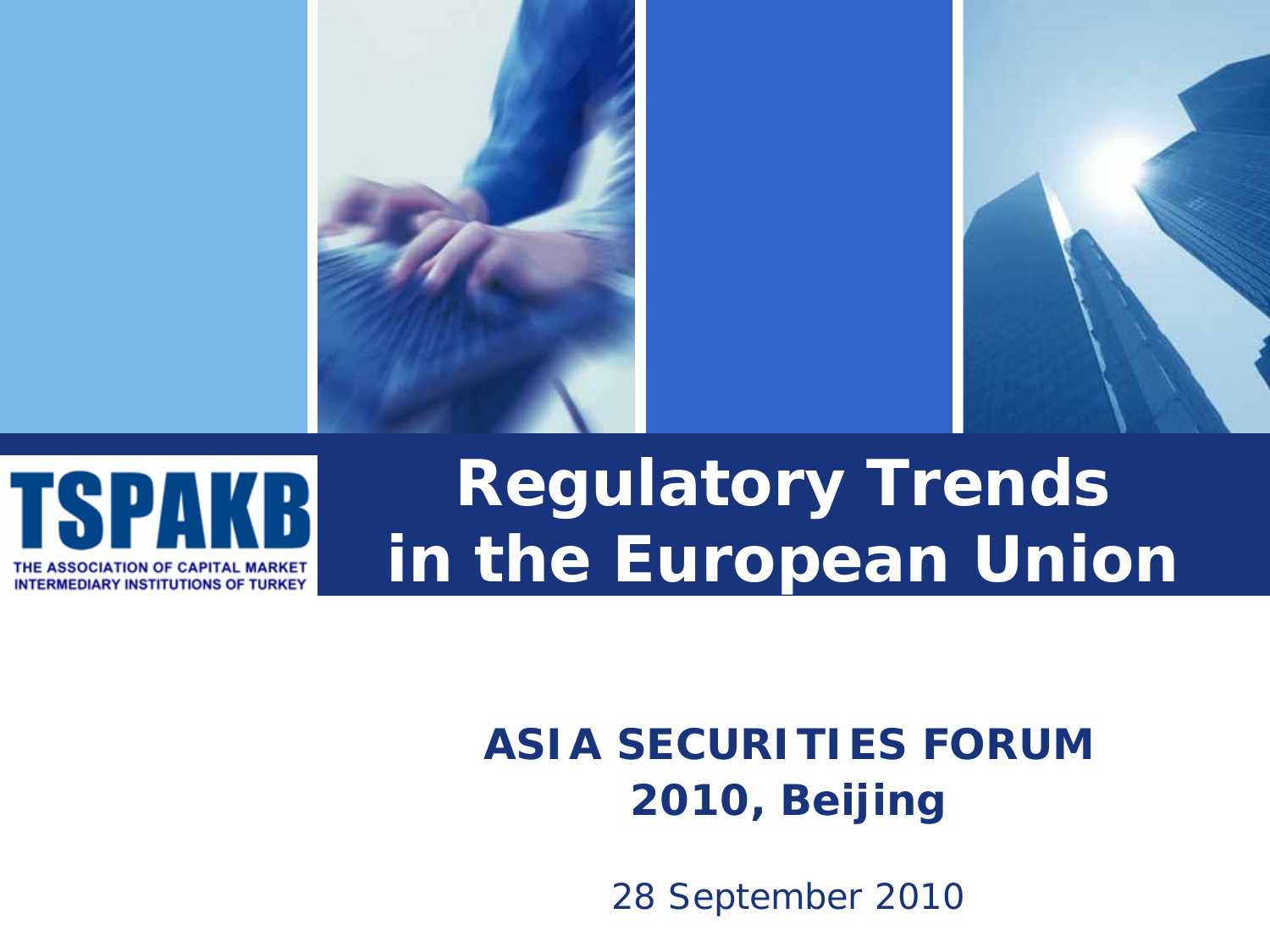



**Agenda of International Regulatory Bodies**

**European Financial Supervisory System**

**Committee of European Securities Regulators**

**Regulatory Developments in the UK** 

**Regulatory Developments in France** 

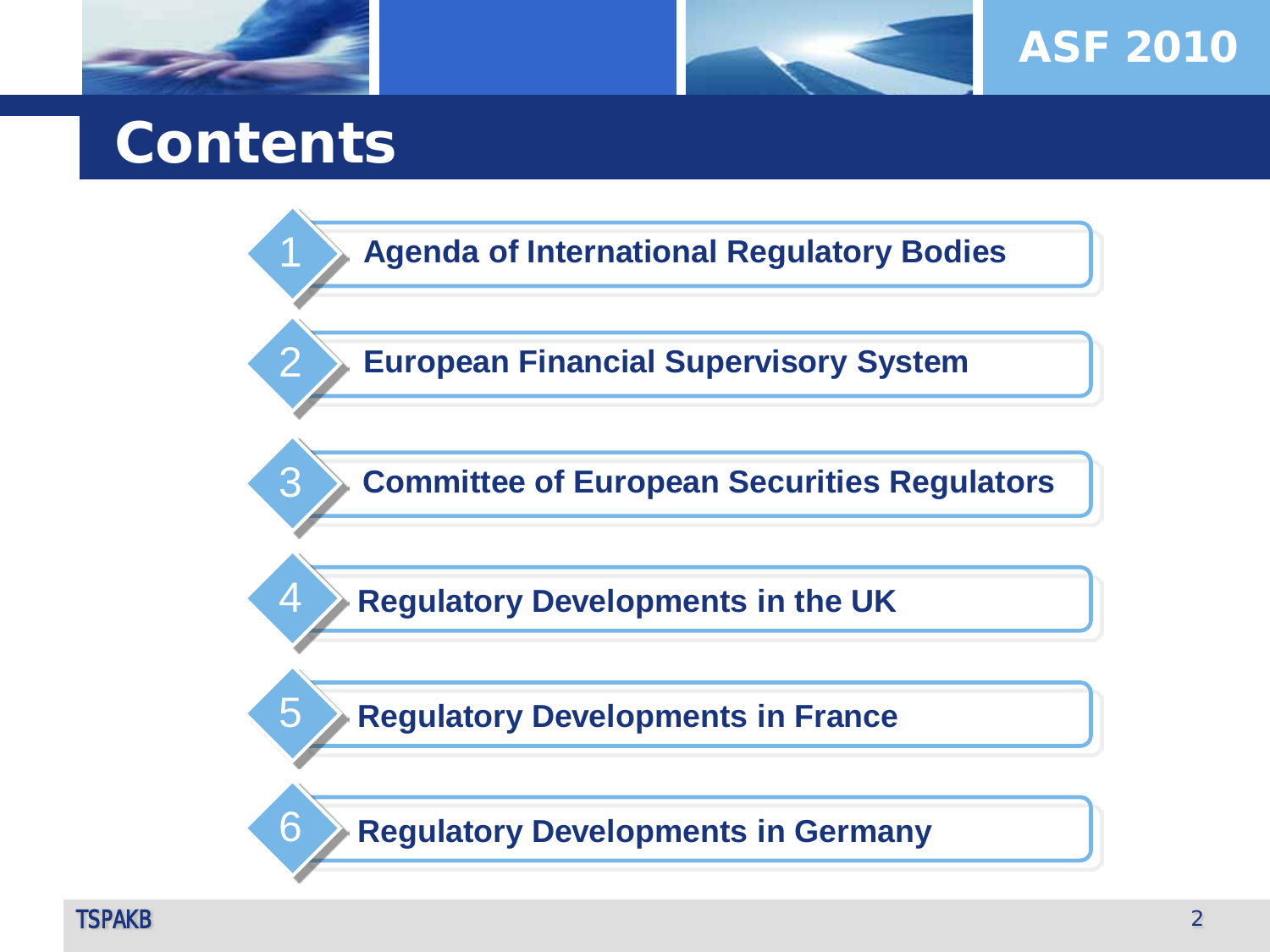



**Agenda of International Regulatory Bodies**

**European Financial Supervisory System**

**Committee of European Securities Regulators**

**Regulatory Developments in the UK** 

**Regulatory Developments in France** 

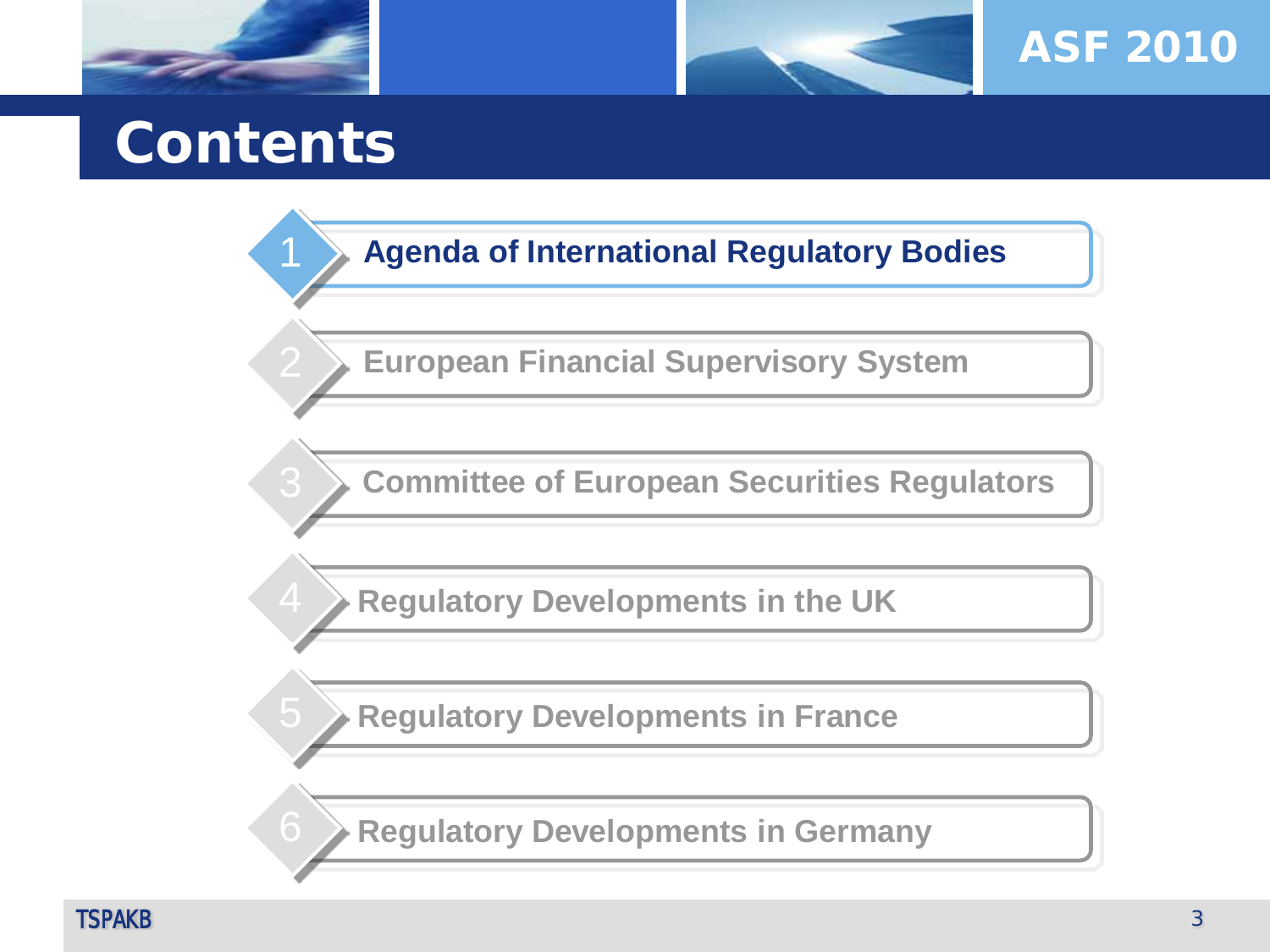

### ASF 2010

### **Basel Committee**

#### **Basel Committee**

|                                     | 2010      |                 | 2011 |      |  |
|-------------------------------------|-----------|-----------------|------|------|--|
|                                     | 1H        | 2H              | 1 H  | 2H   |  |
| <b>Capital and Liquidity Reform</b> |           | T.D.            |      |      |  |
| <b>Basel II Market Risk</b>         |           |                 |      | T.D. |  |
| <b>Supervisory Colleges</b>         |           | <b>June '10</b> |      |      |  |
| <b>Cross-Border Bank Resolution</b> | March '10 |                 |      |      |  |
| Corporate Governance in Banking     | C.P.      |                 |      |      |  |
| Microfinance & Banking Supervision  | C.P.      |                 |      |      |  |
| <b>Compensation Practices</b>       | F.P.      |                 |      |      |  |
| $C_{\text{OUTCO}}$ . DIC            |           |                 |      |      |  |

Source: BIS

T.D.: Target Date C.P.: Consultation Paper F.P.: Final Paper

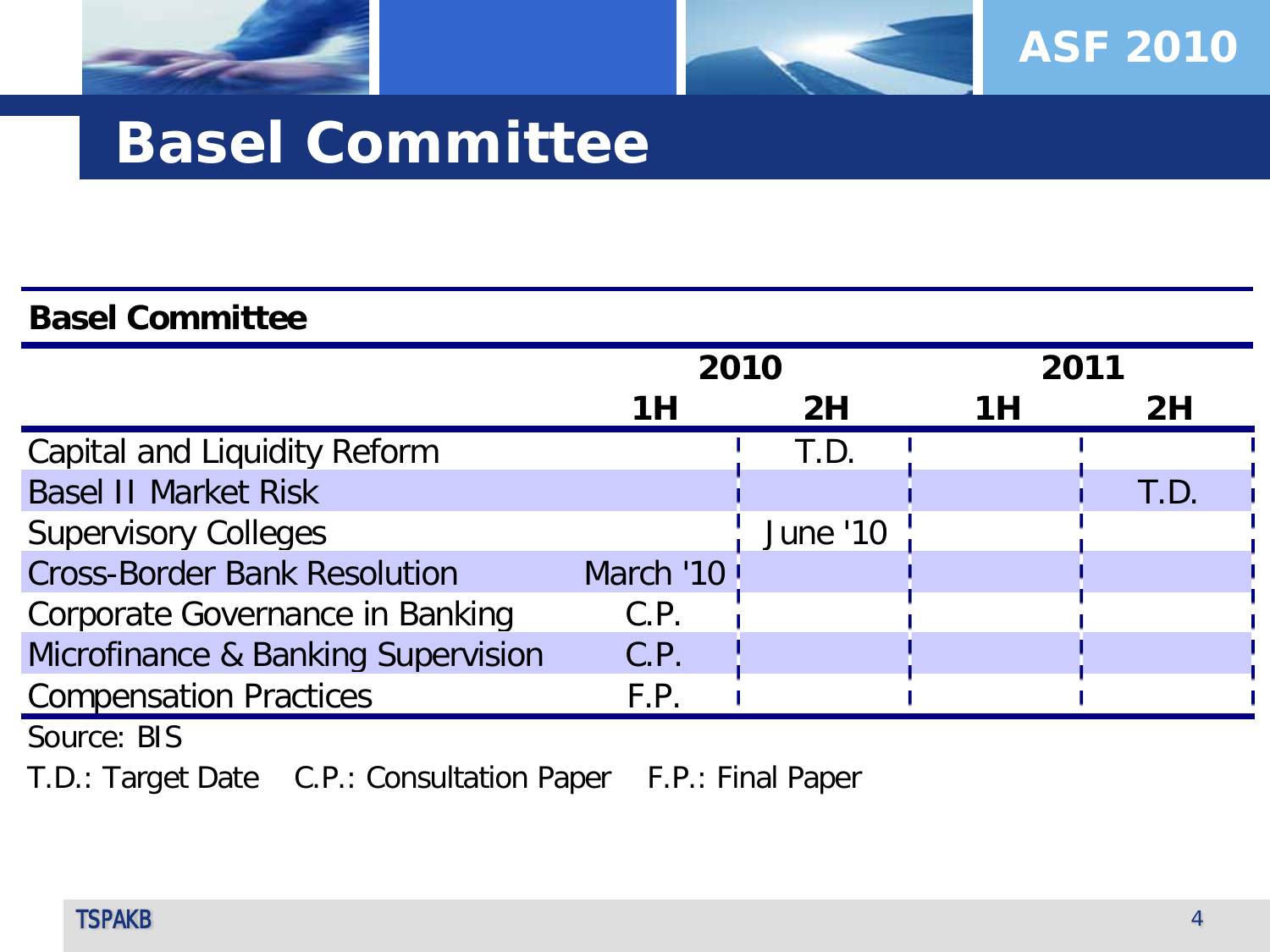



# **IOSCO**

#### **International Organization of Securities Commissions**

|                                                 | 2010            |      | 2011 |  |    |
|-------------------------------------------------|-----------------|------|------|--|----|
|                                                 | 1H              | 2H   | 1Η   |  | 2H |
| Periodic Disclosure by Listed Issuer            | Feb '10         |      |      |  |    |
| Disclosure for Asset Backed Securities          | April '10       |      |      |  |    |
| <b>Short Selling</b>                            | <b>June '09</b> |      |      |  |    |
| <b>Credit Rating Agencies</b>                   | May '10         |      |      |  |    |
|                                                 | C.P.            |      |      |  |    |
| Structured Finance Product Market Transparency! |                 | T.D. |      |  |    |
| Point of Sale Disclosure of Retail Investors    |                 | T.D. |      |  |    |
| Unregulated Financial Markets and Products      |                 | T.D. |      |  |    |
| $C_{\alpha1}$                                   |                 |      |      |  |    |

Source: IOSCO

T.D.: Target Date C.P.: Consultation Paper

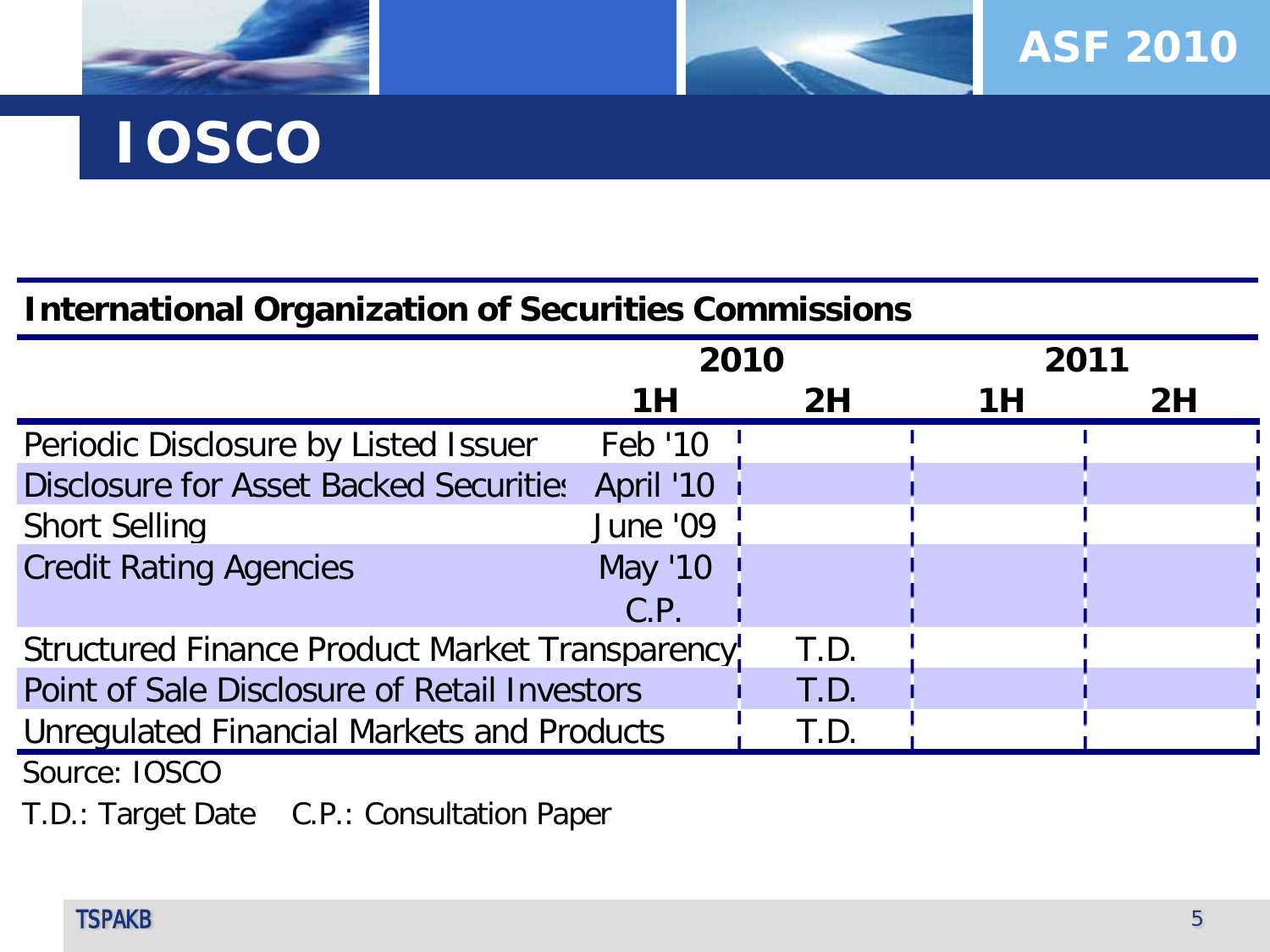



### **IASB**

#### **International Accounting Standards Board**

|                                          | 2010            |    | 2011 |    |
|------------------------------------------|-----------------|----|------|----|
|                                          | 1H              | 2H | 1H   | 2H |
| <b>Classification and Measurement of</b> | November!       |    |      |    |
| <b>Financial Assets</b>                  | 'Ω9             |    |      |    |
| Amortised Cost and Impairment of         | <b>November</b> |    |      |    |
| <b>Financial Assets</b>                  | '09             |    |      |    |
| <b>Fair Value Option for Financial</b>   | May '10         |    |      |    |
| Liabilities                              |                 |    |      |    |
| <b>International Financial Reporting</b> |                 |    | T.D. |    |
| <b>Standards</b>                         |                 |    |      |    |
| Source: IASB                             |                 |    |      |    |

T.D.: Target Date

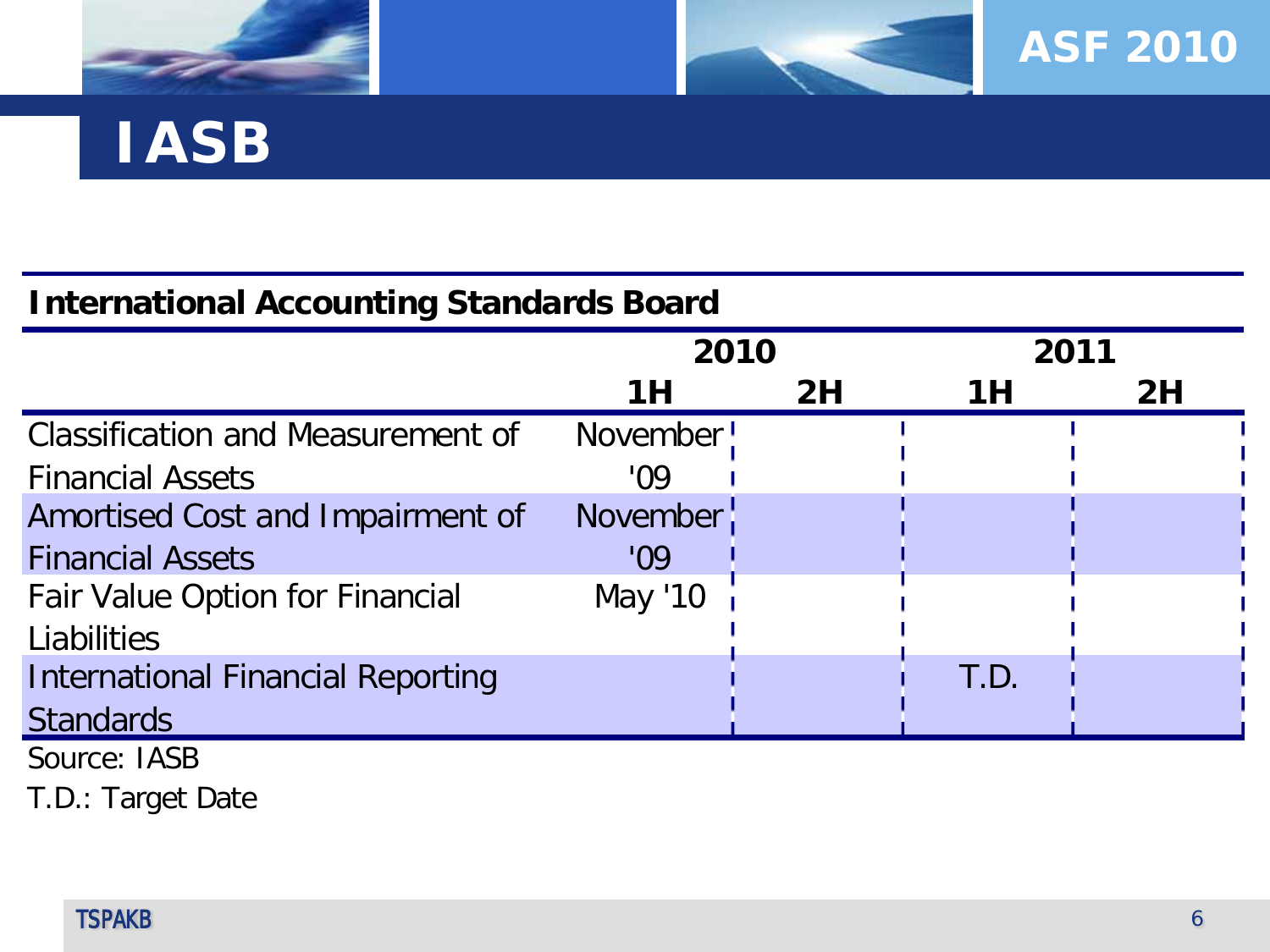



**Agenda of International Regulatory Bodies**

**European Financial Supervisory System**

**Committee of European Securities Regulators**

**Regulatory Developments in the UK** 

**Regulatory Developments in France** 

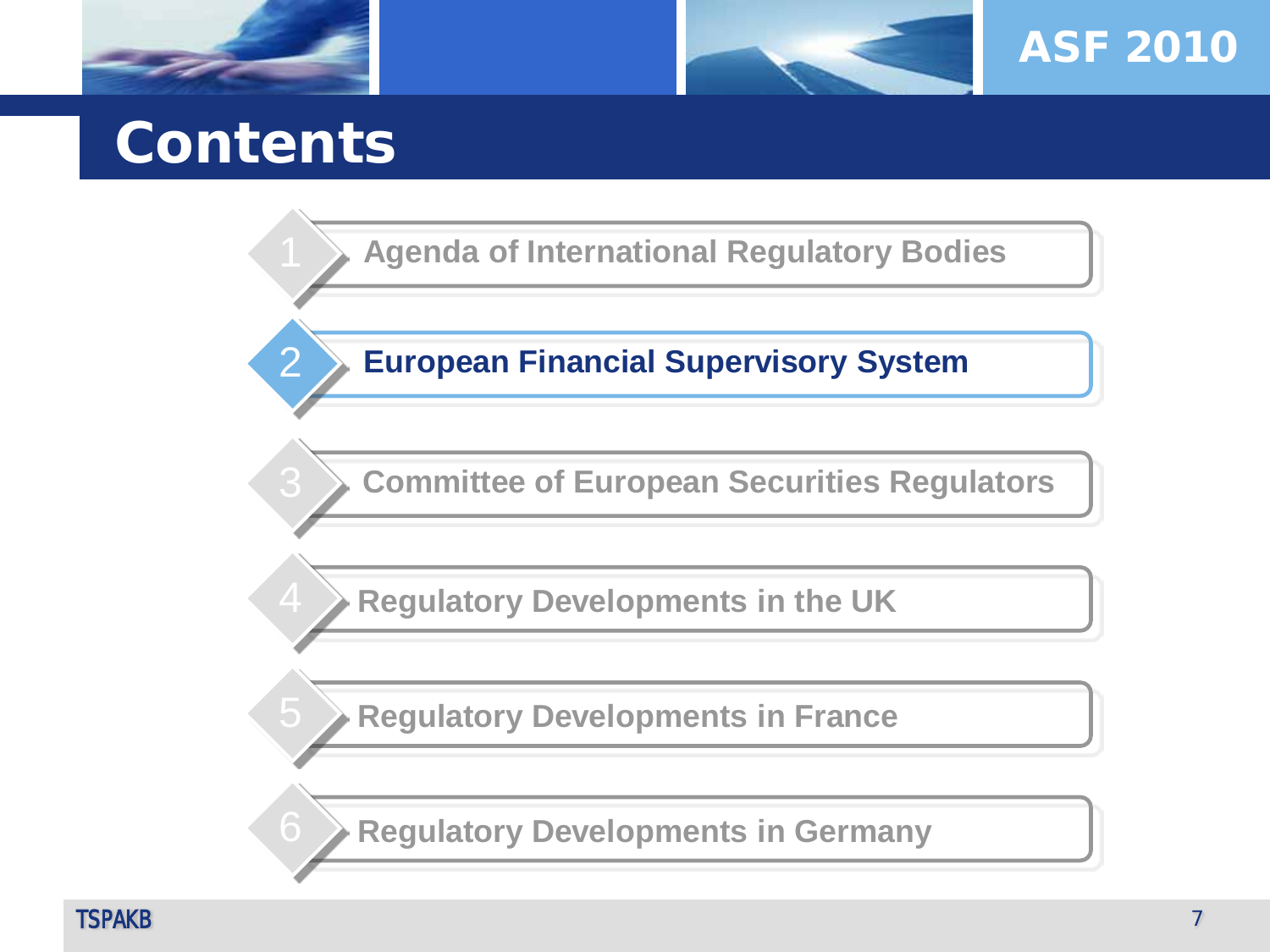

### **European Supervisory System**

#### **European System of Financial Supervision**



Source: European Union

#### TSPAKB 1988 - 1988 - 1988 - 1988 - 1988 - 1988 - 1988 - 1988 - 1988 - 1988 - 1988 - 1988 - 1988 - 1988 - 1988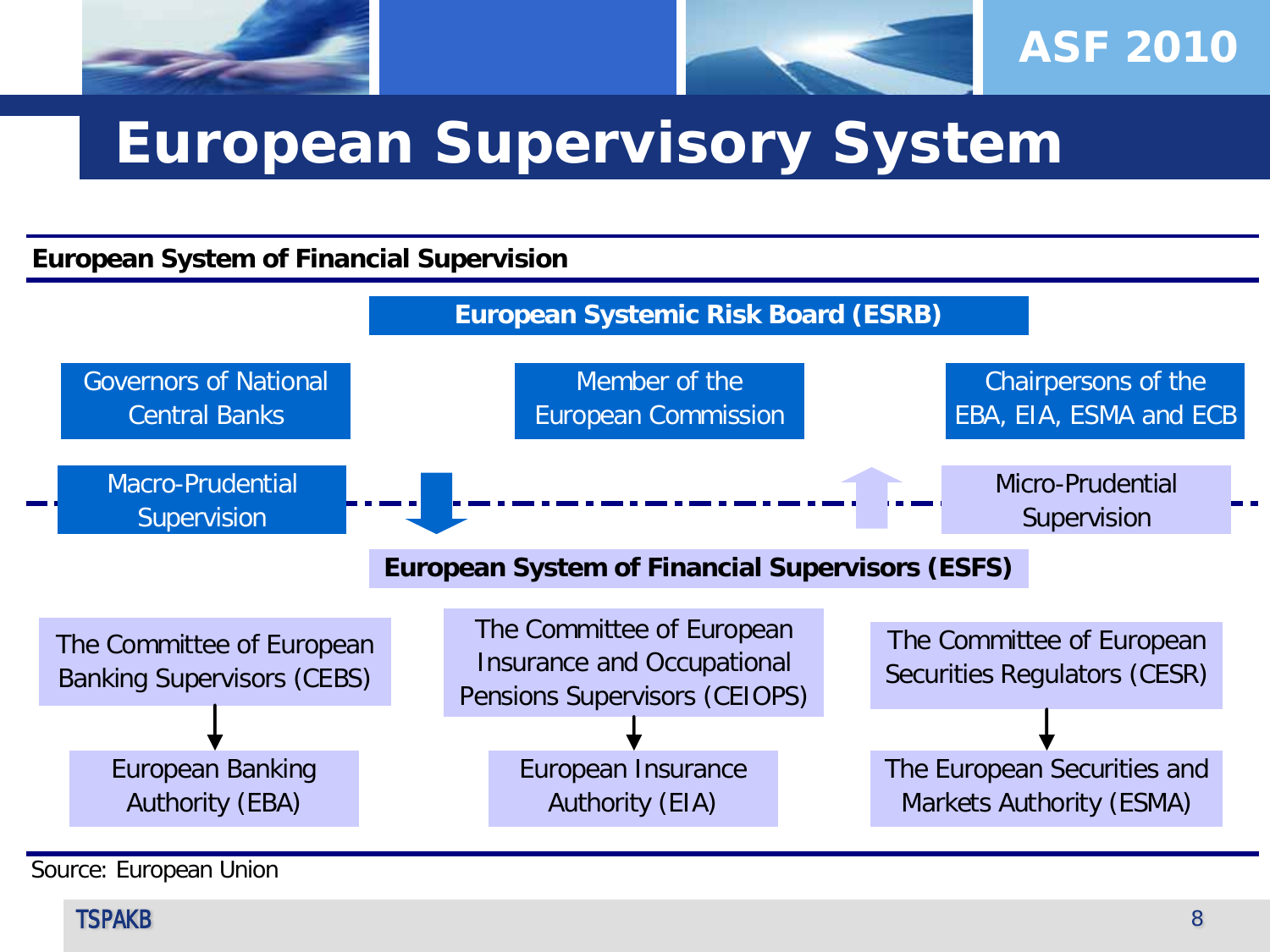



**Agenda of International Regulatory Bodies**

**European Financial Supervisory System**

**Committee of European Securities Regulators**

**Regulatory Developments in the UK** 

**Regulatory Developments in France** 

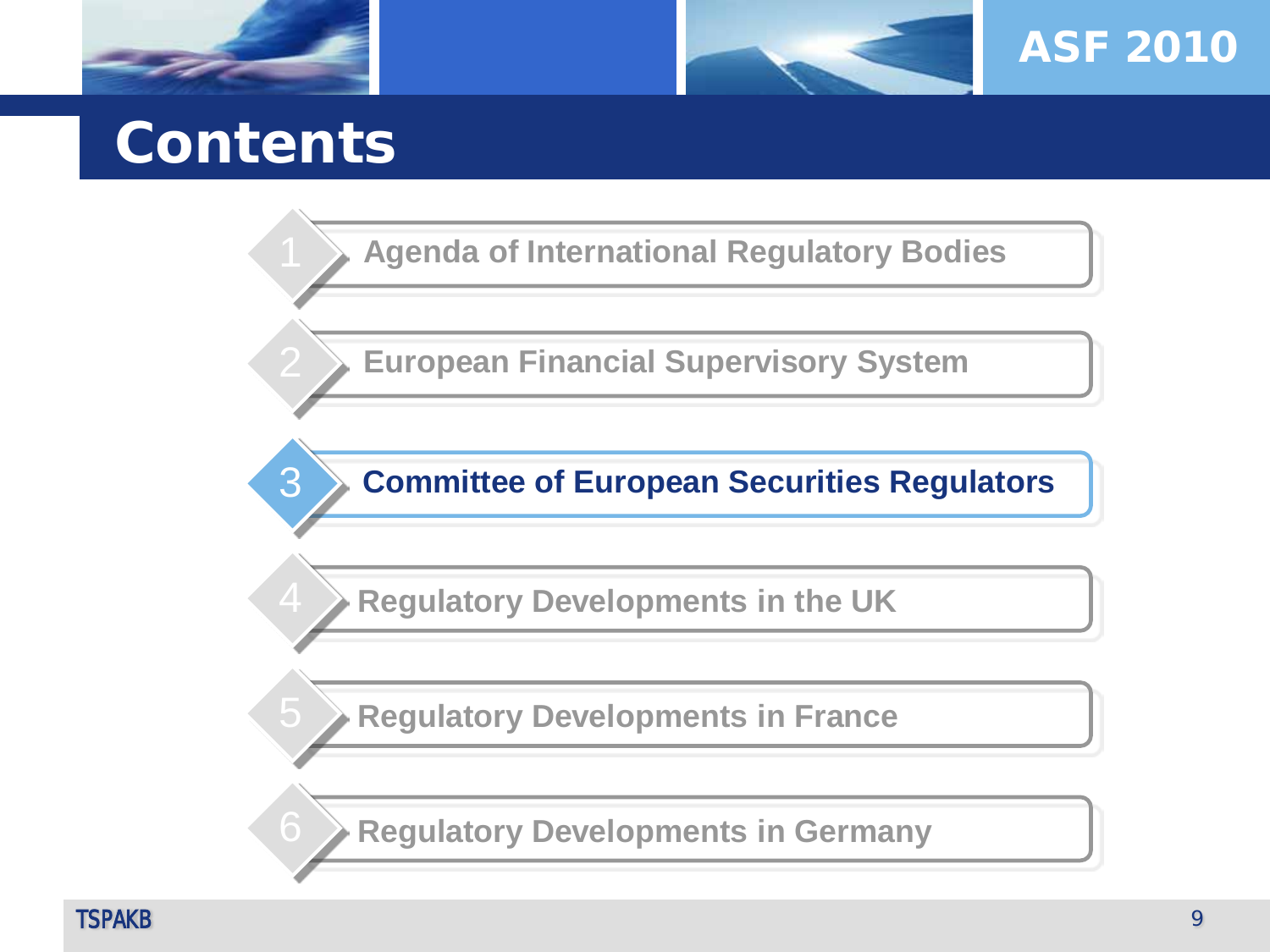



### **CESR**

### **Committee of European Securities Regulators (CESR)**

| <b>Reviewing MiFID</b>                                       | March '10       |
|--------------------------------------------------------------|-----------------|
| <b>European Money Market Funds</b>                           | May '10         |
| <b>Credit Rating Agencies: EU Regulation</b>                 | <b>June '10</b> |
| Risk Measurement and the Calculation of Global Exposure      | <b>July '10</b> |
| and Counterparty Risk for UCITS                              |                 |
| <b>Central Repository for Credit Rating Agencies (CEREP)</b> | August '10      |
| Source: CESR                                                 |                 |

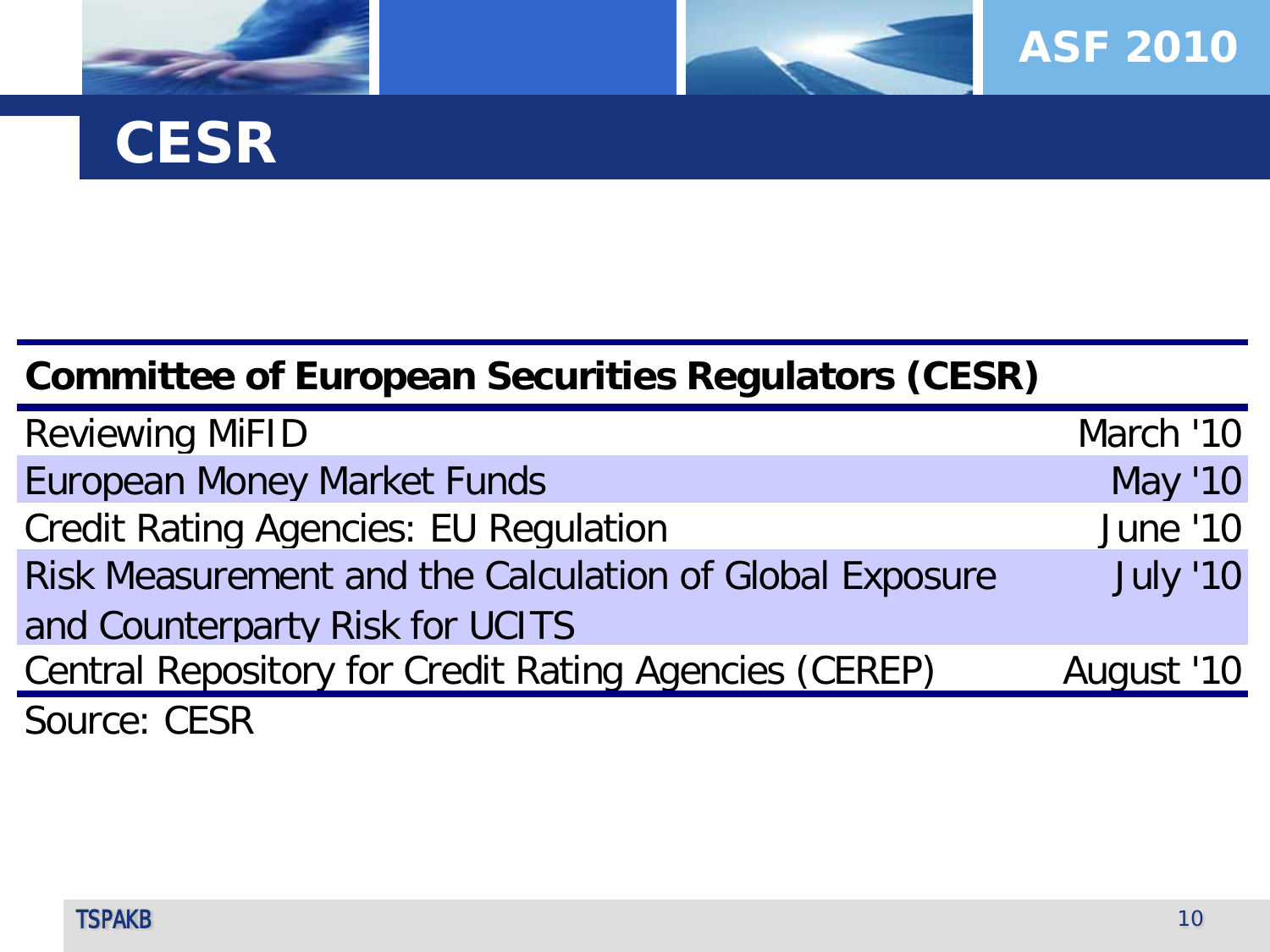



**Agenda of International Regulatory Bodies**

**European Financial Supervisory System**

**Committee of European Securities Regulators**

**Regulatory Developments in the UK** 

**Regulatory Developments in France** 

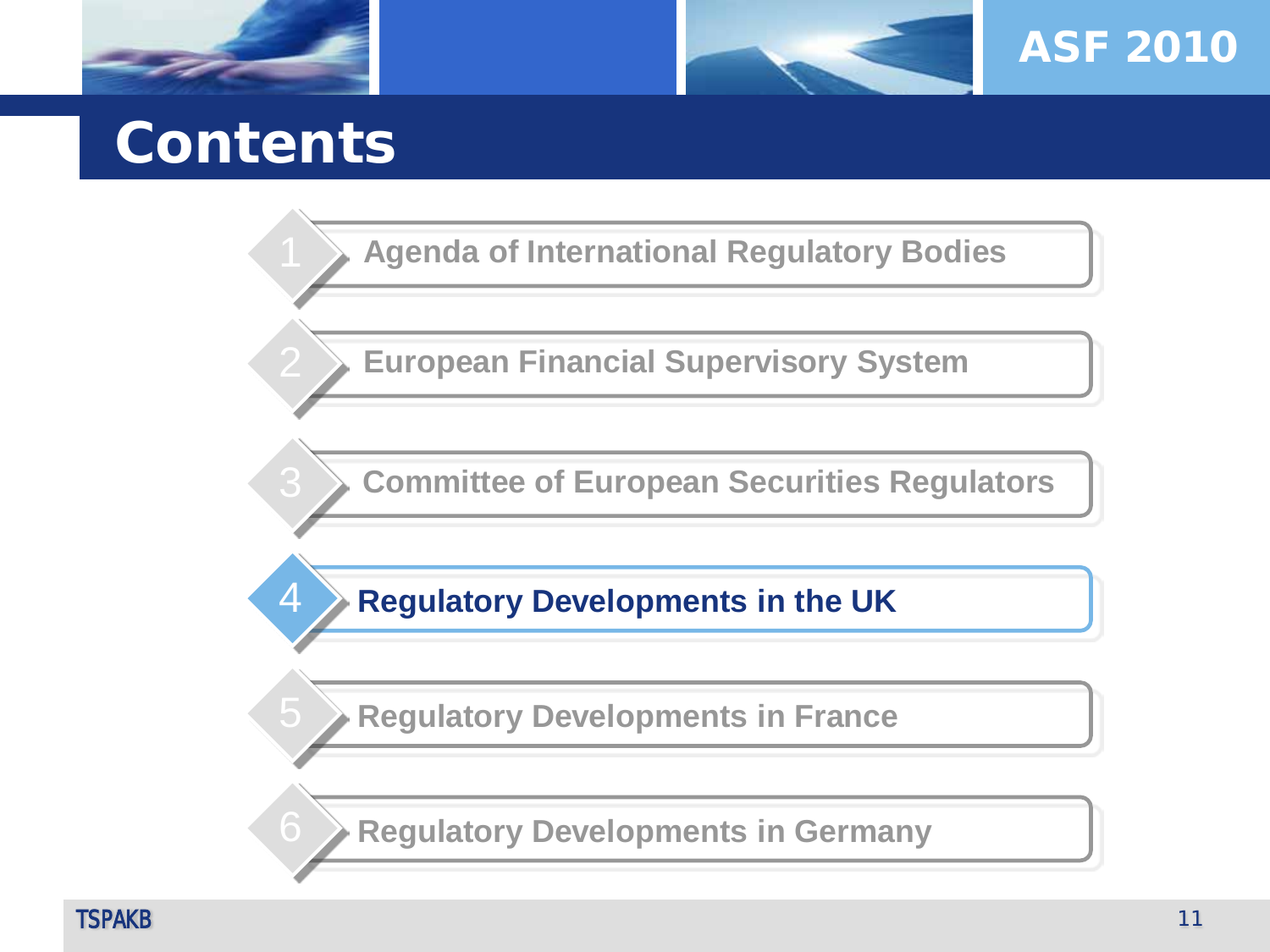

- v **July 2008: Simplifying Disclosure Information about Services & Costs**
- v **January 2009: Temporary Short Selling Measures**
- v **March 2009: Disclosure of Contracts for Differences**
- v **June 2009: Extension of the Short Selling Disclosure Obligation**
- v **July 2009: Banking and Compensation Reform**
- v **October 2009: Strengthening Liquidity Standards**
- v **February 2010: Listing Regime Reviewed**
- v **July 2010: Government proposals to reform the UK's financial regulatory framework**

ASF 2010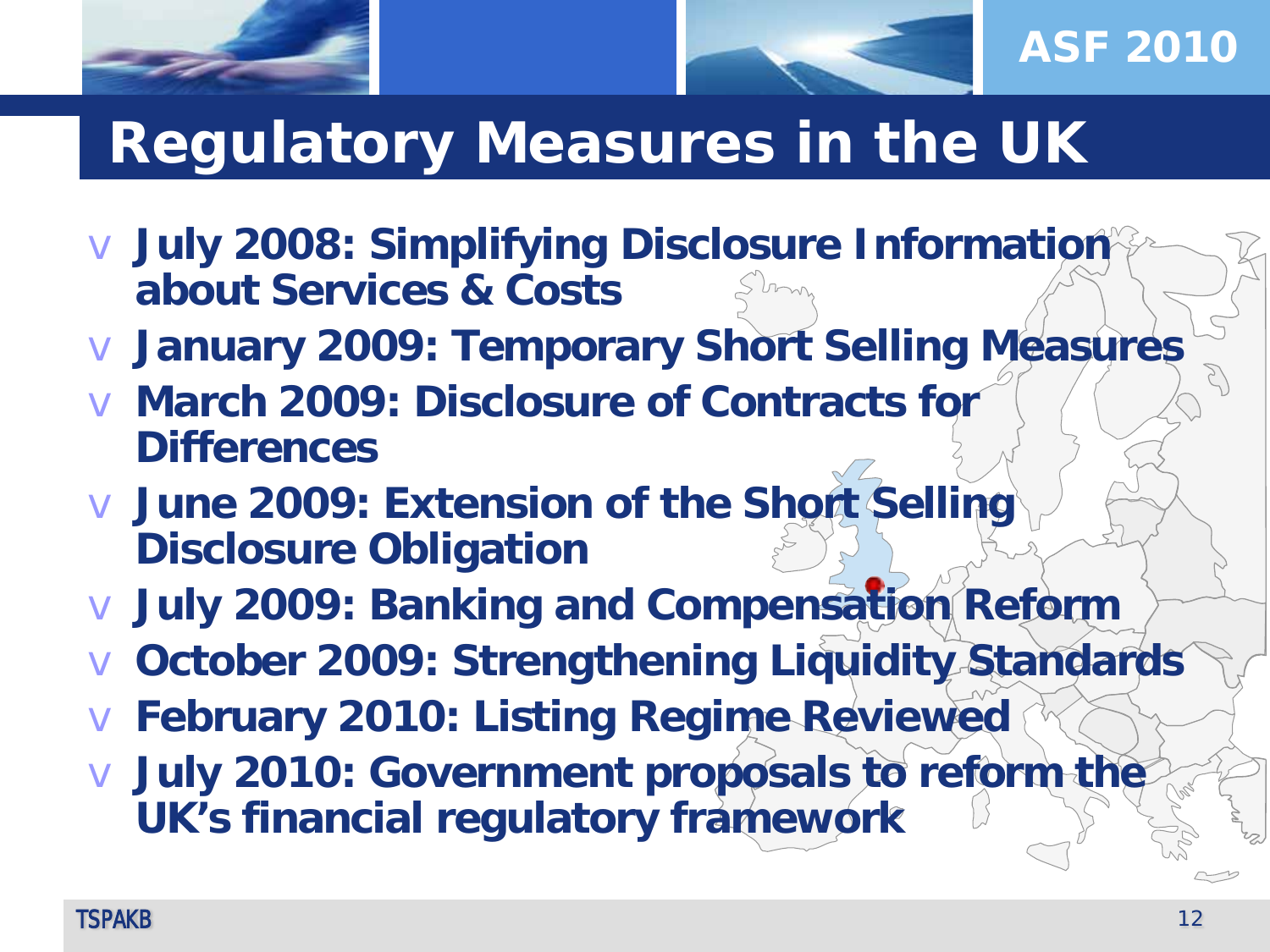



# **Regulatory Structure in the UK**

**Current Structure of Financial Regulation in the UK**



Source: HM Treasury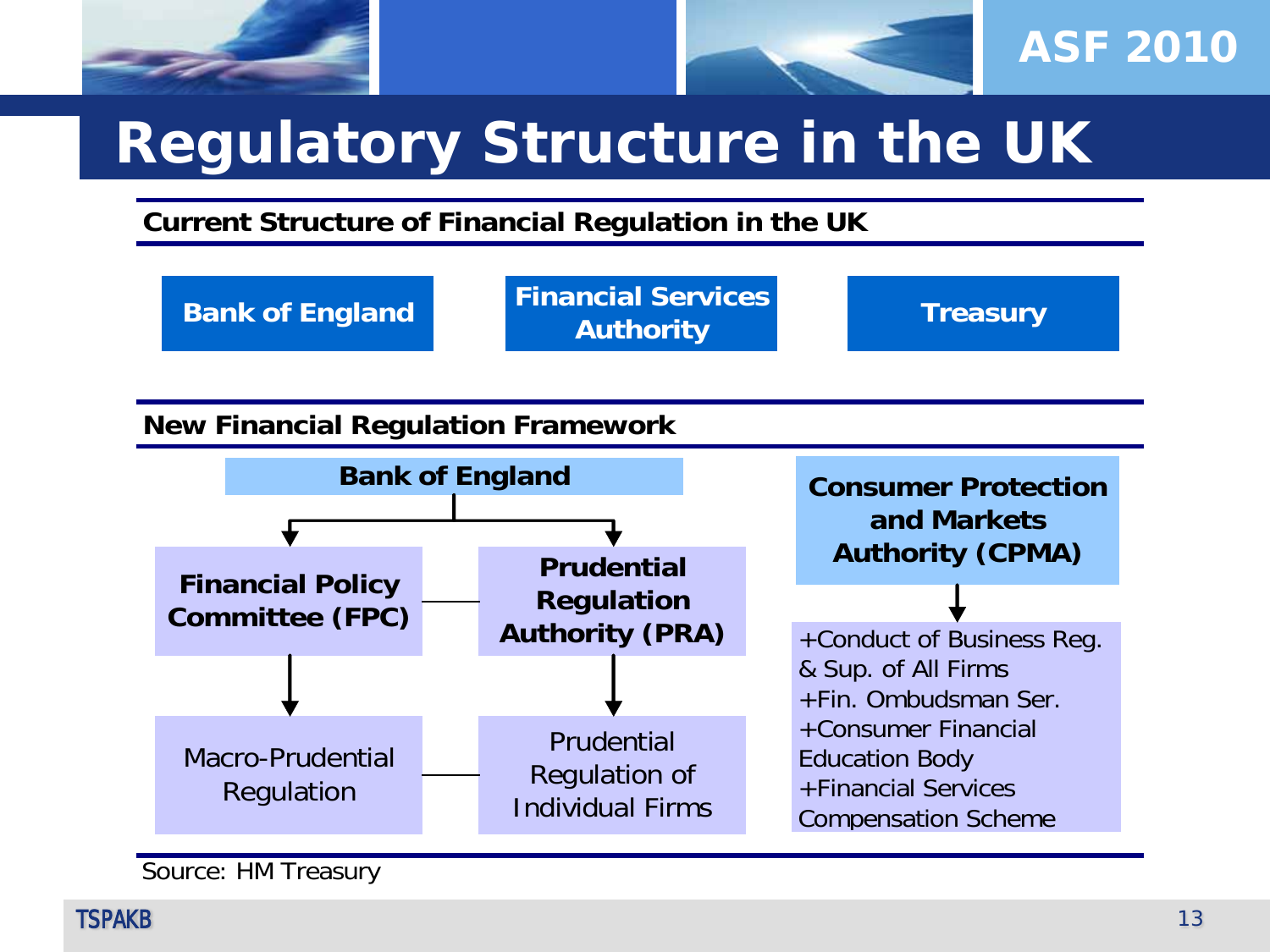



**Agenda of International Regulatory Bodies**

**European Financial Supervisory System**

**Committee of European Securities Regulators**

**Regulatory Developments in the UK** 

**Regulatory Developments in France** 

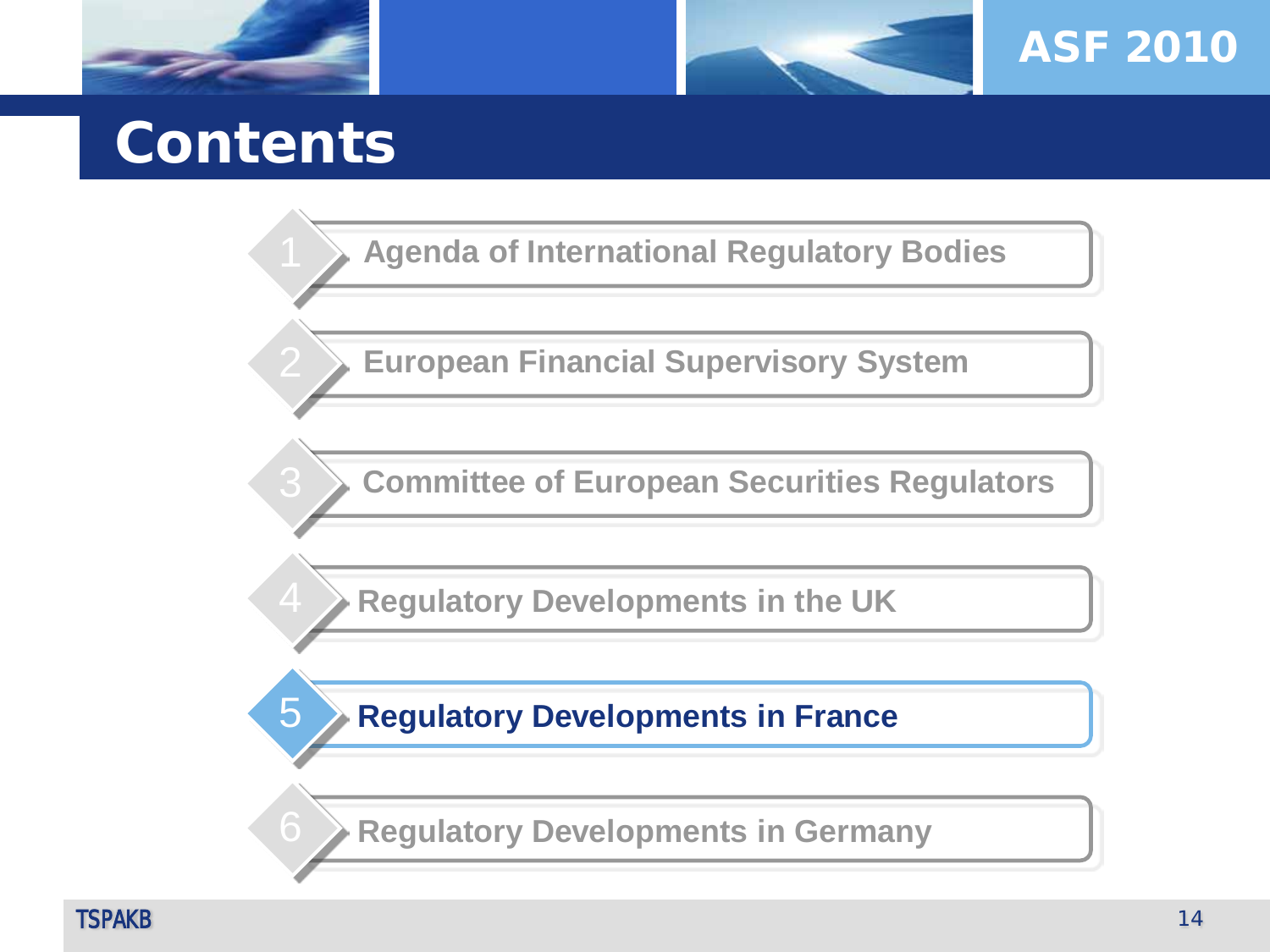



### **Regulatory Measures in France**

- v **January 2010: Extension of exceptional measures introduced on 19 September 2008 on short selling of financial stocks.**
- v **March 2010: Guidelines for new anti-money laundering regulations**
- v **May 2010: Adoption of the European definition of money market funds**
- v **July 2010: Implementation of UCITS IV Directives: Situation and Outlook for Asset Management Regulation**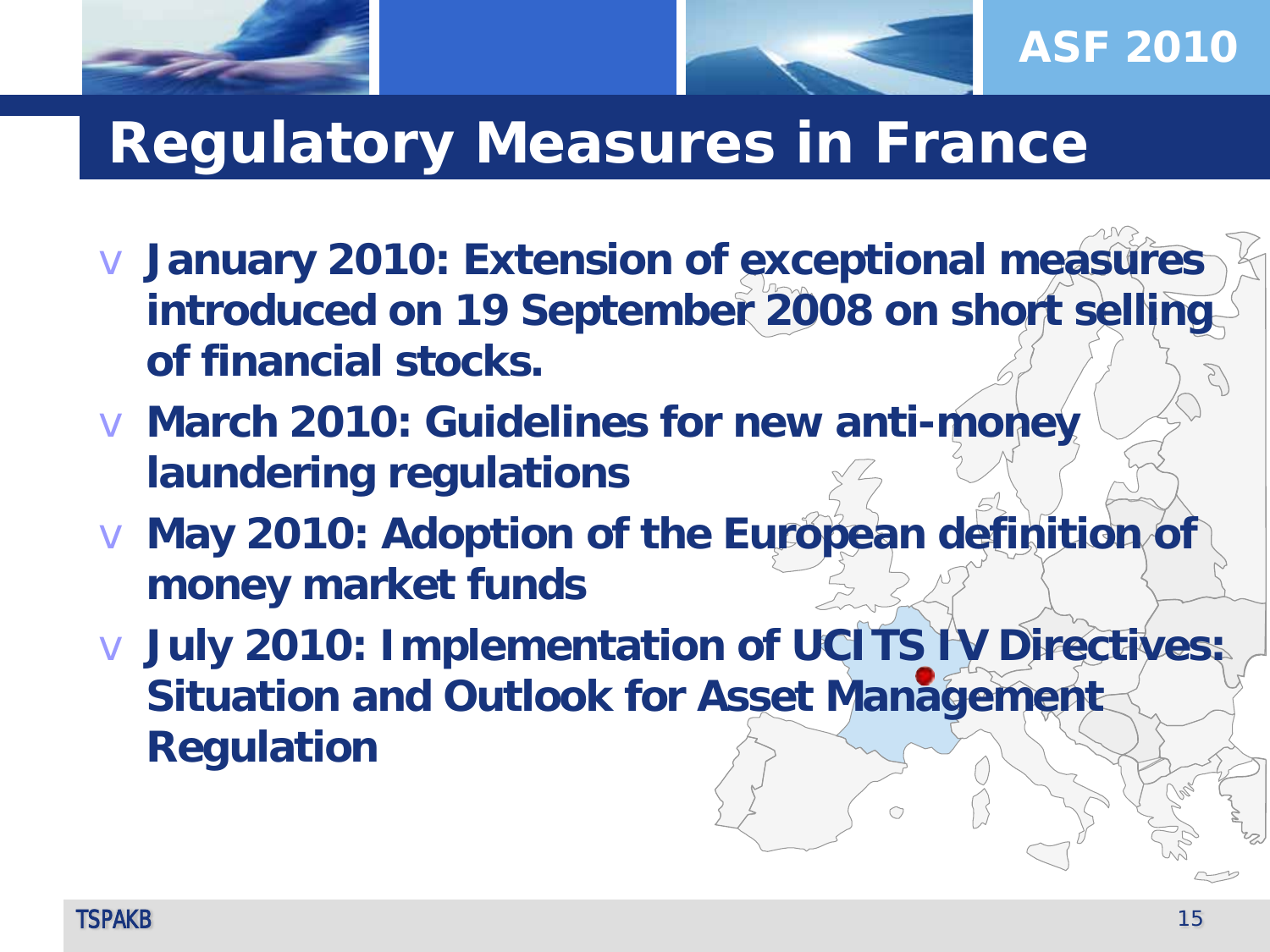



**Agenda of International Regulatory Bodies**

**European Financial Supervisory System**

**Committee of European Securities Regulators**

**Regulatory Developments in the UK** 

**Regulatory Developments in France** 

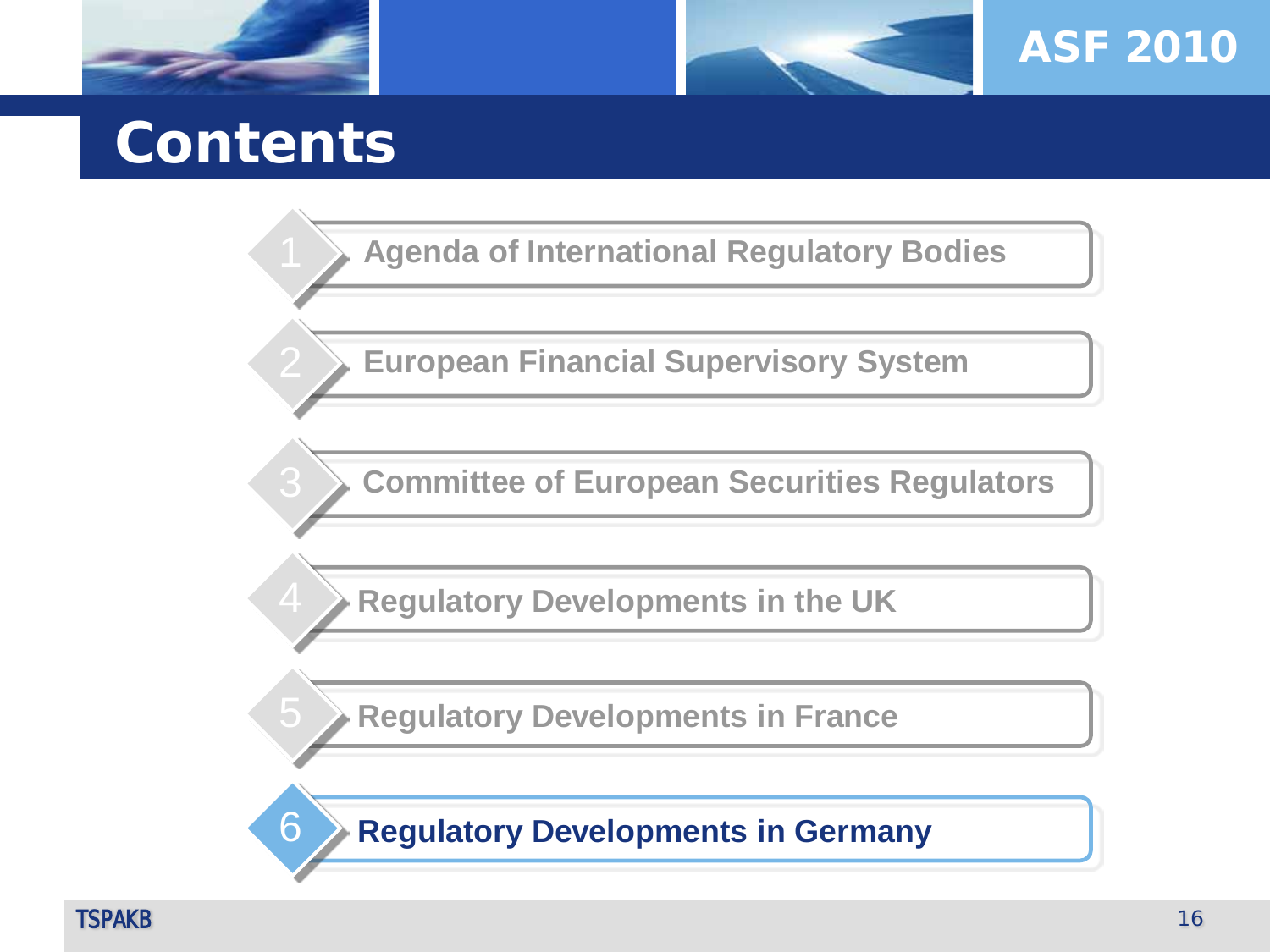



### ASF 2010

### **Regulatory Measures in Germany**

v **September 2008: Short selling banned in shares of 10 companies in the financial sector.** 

v **March 2010: Transparency Obligation for Net Short-Selling Positions**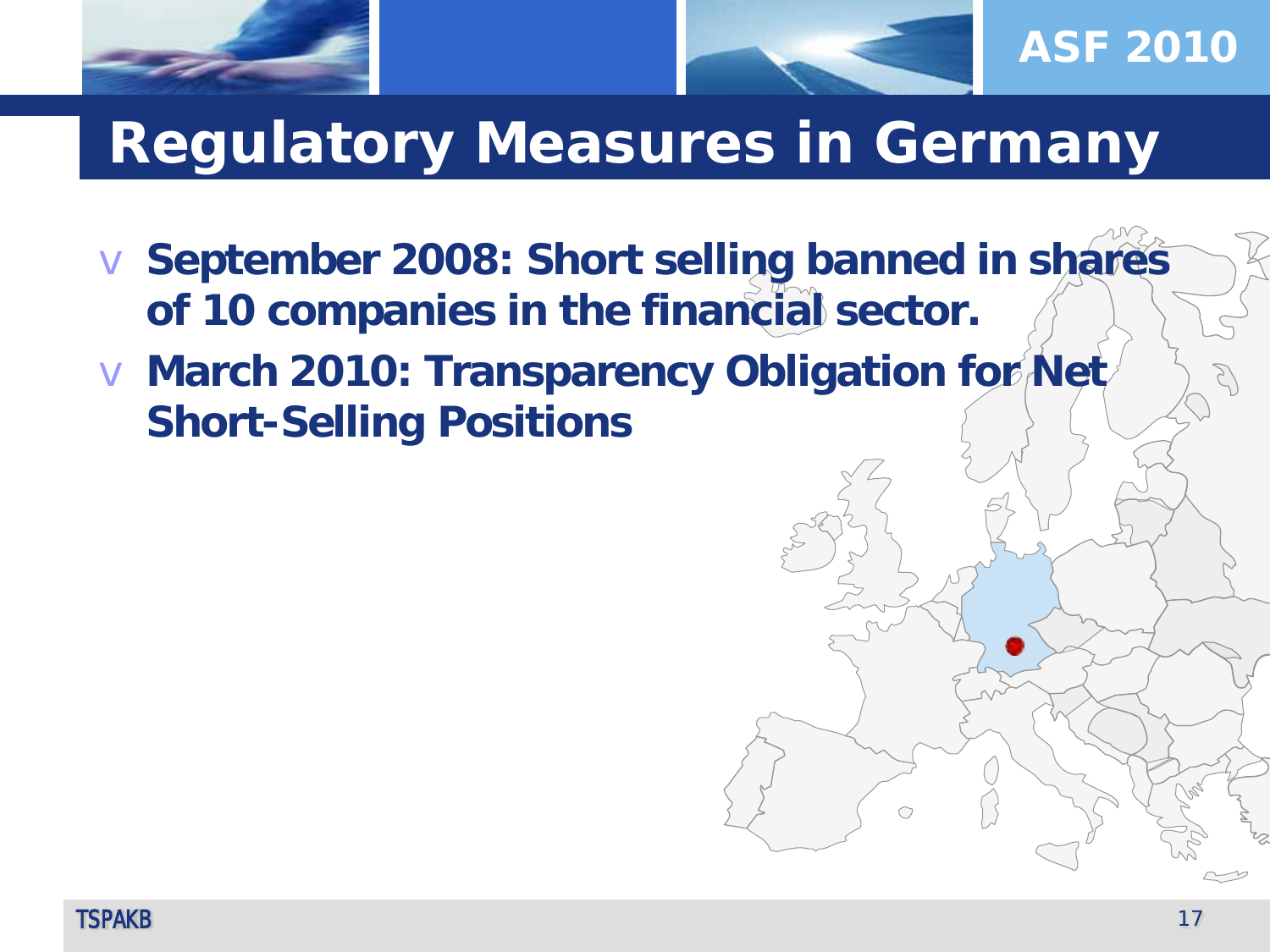



# **Final Remarks**

**EU and UK are changing the institutional structure of financial regulation and supervision**

1

**Calls for closer international cooperation but diverse measures are implemented**

2

**Asia will be affected through;** •**Business channels with Europe** •**Introduction of new standards**

3